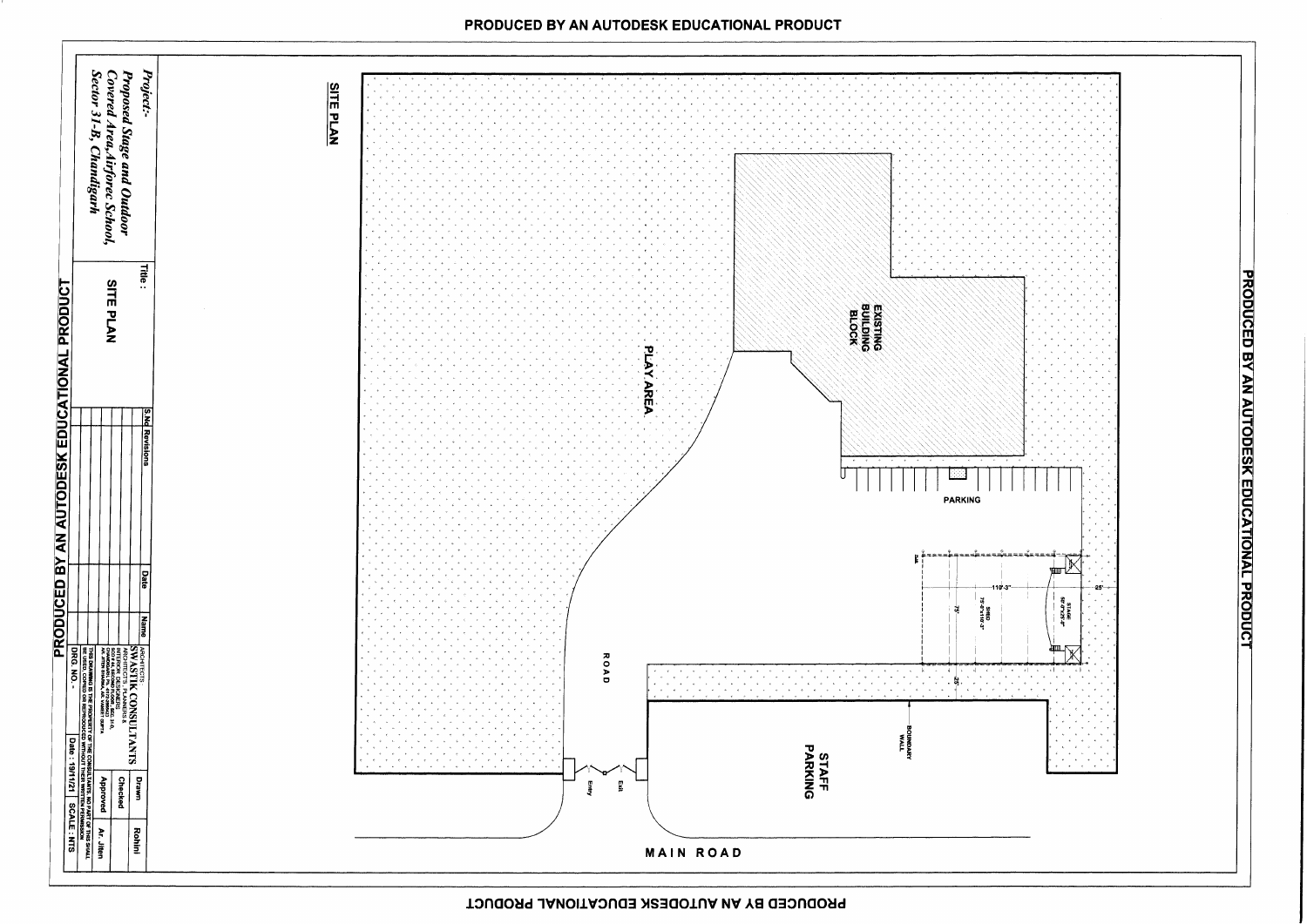

## PRODUCED BY AN AUTODESK EDUCATIONAL PRODUCT

PRODUCED BY AN AUTODÉSK EDUCATIONAL PRODUCT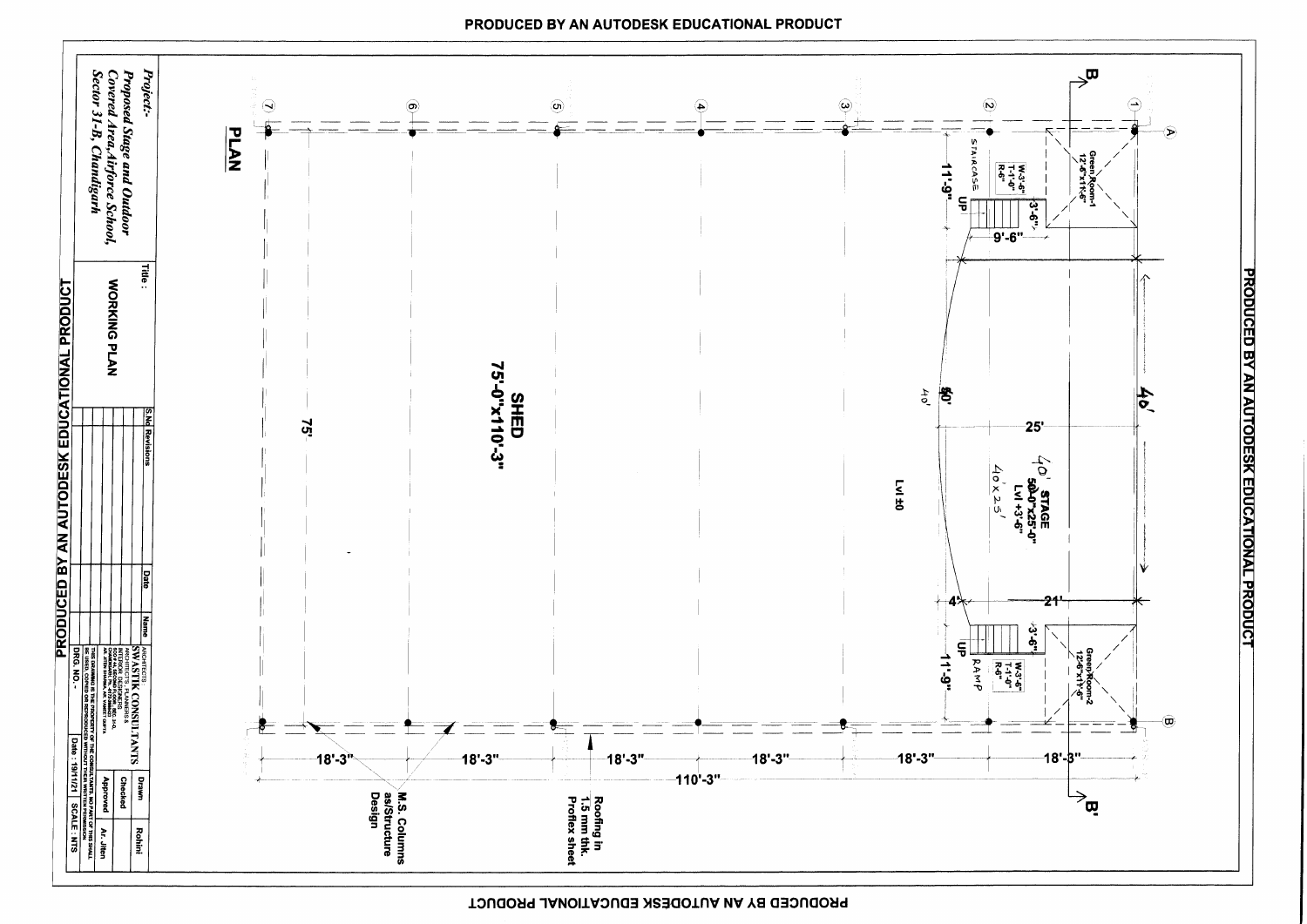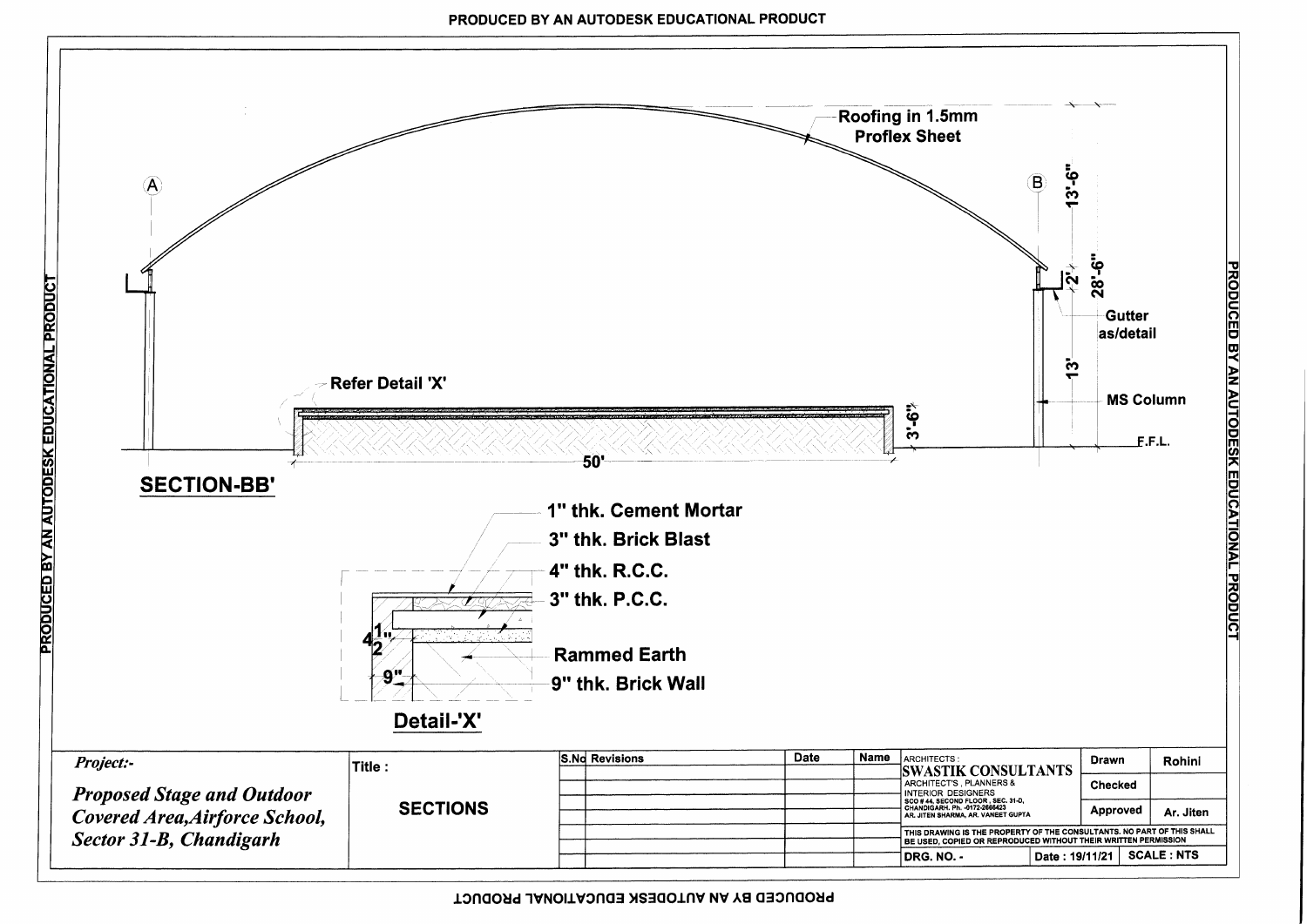

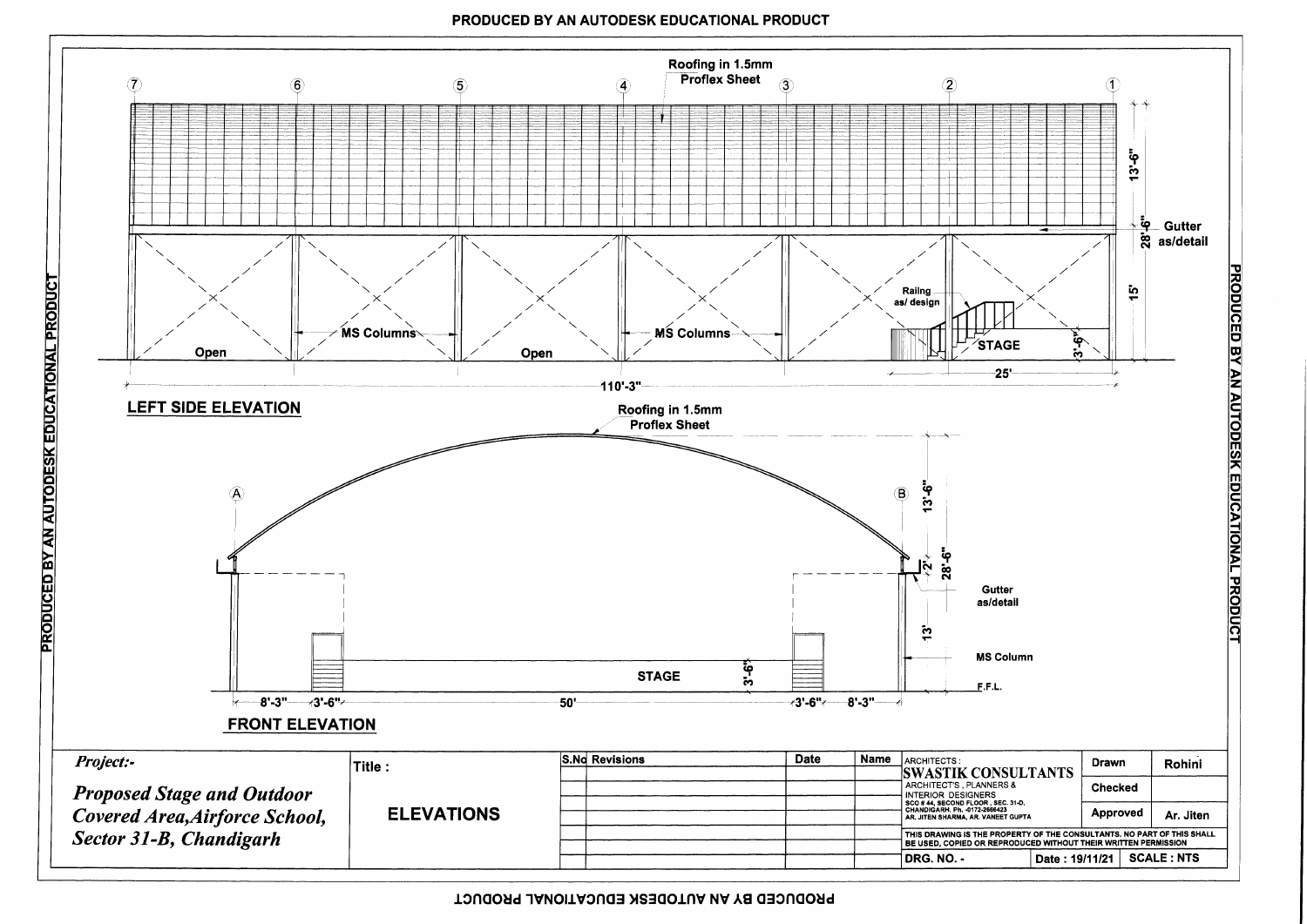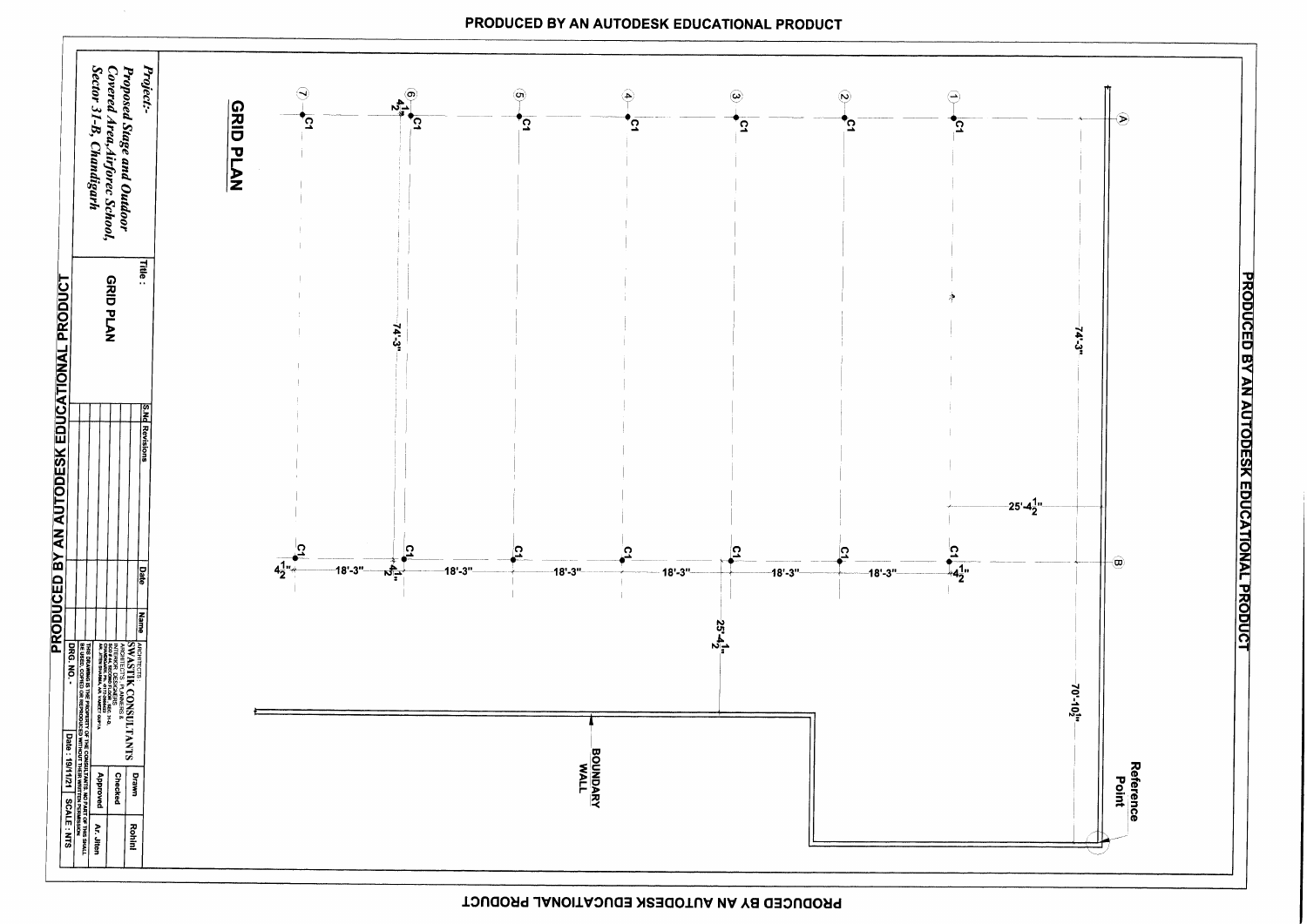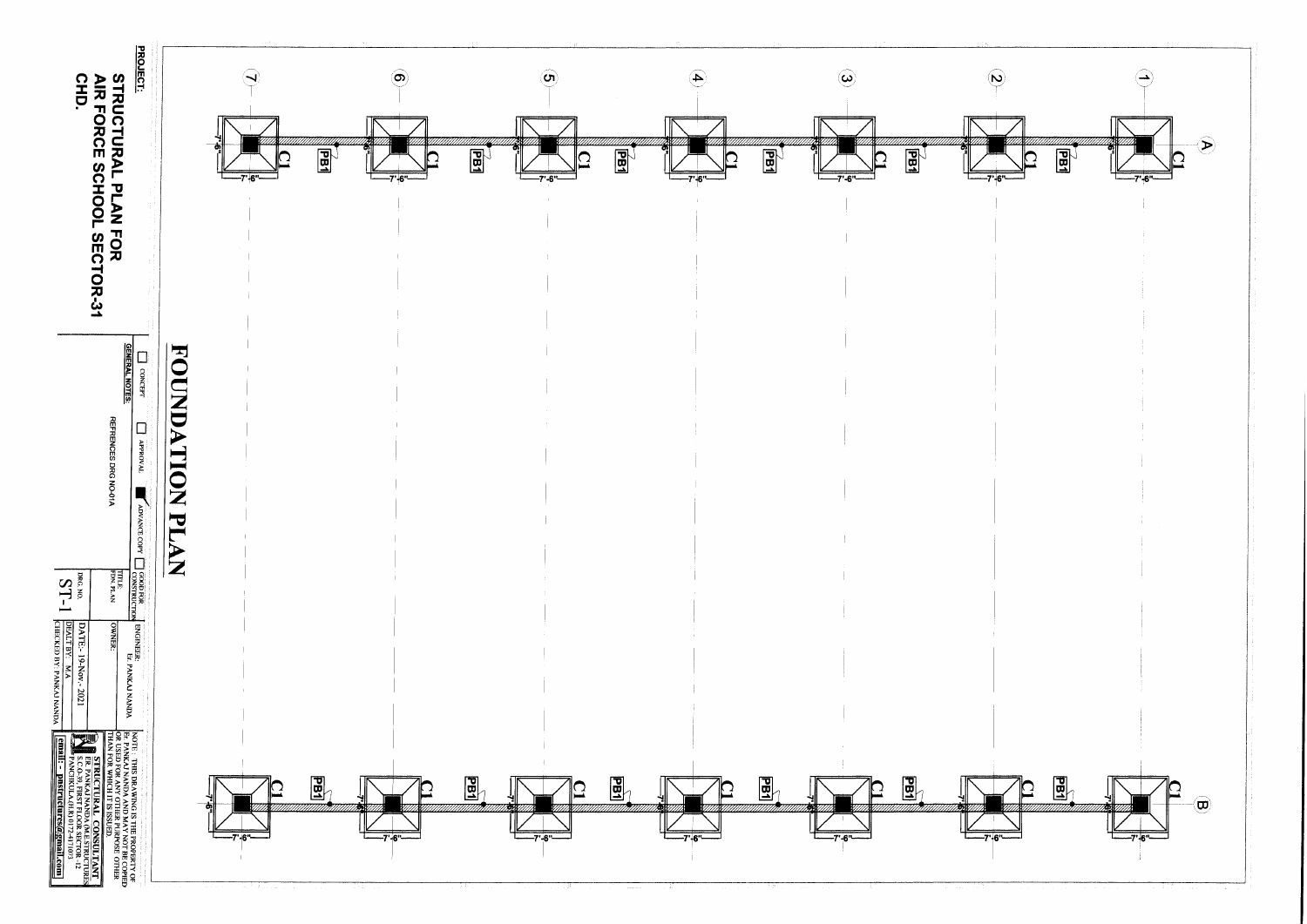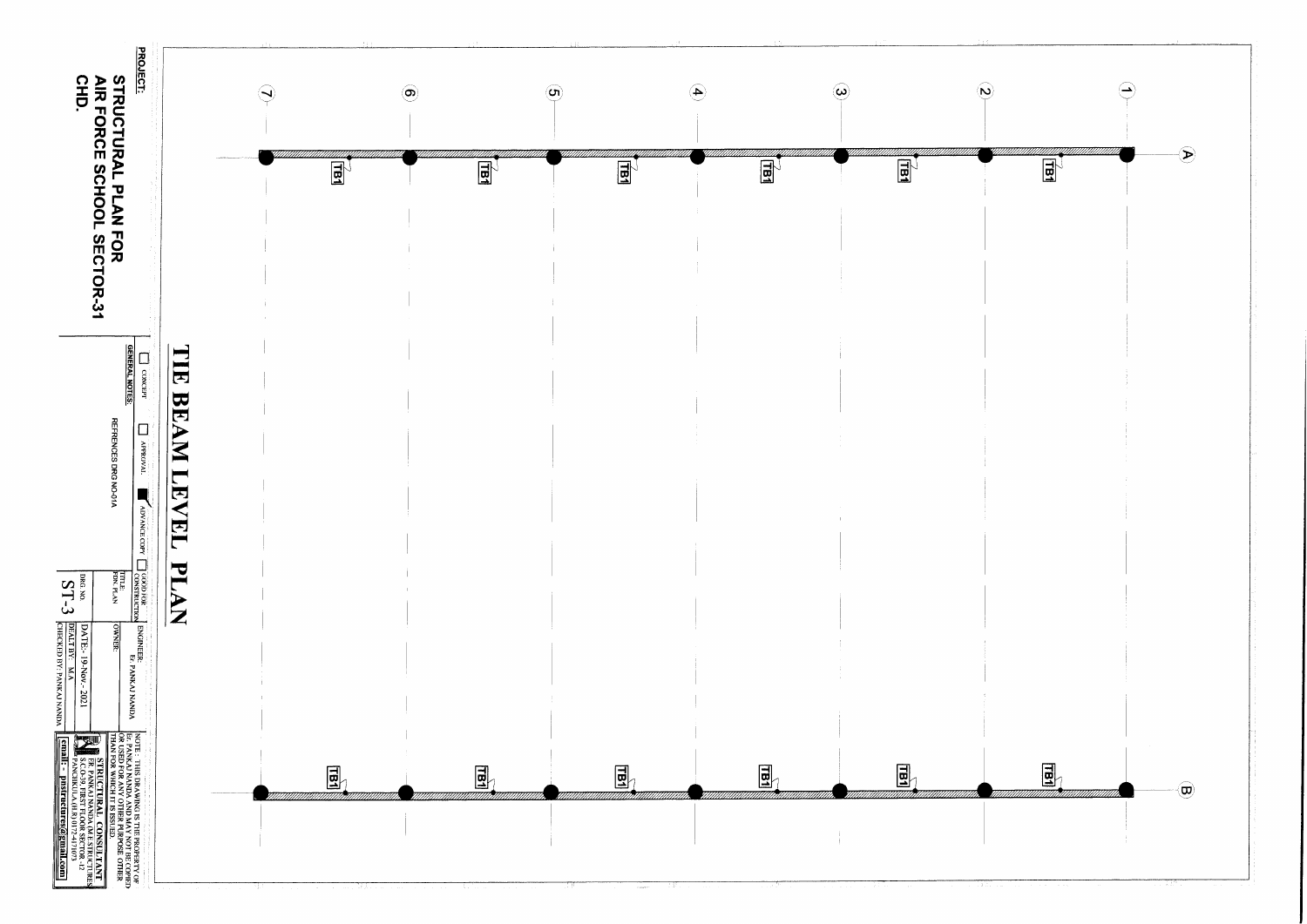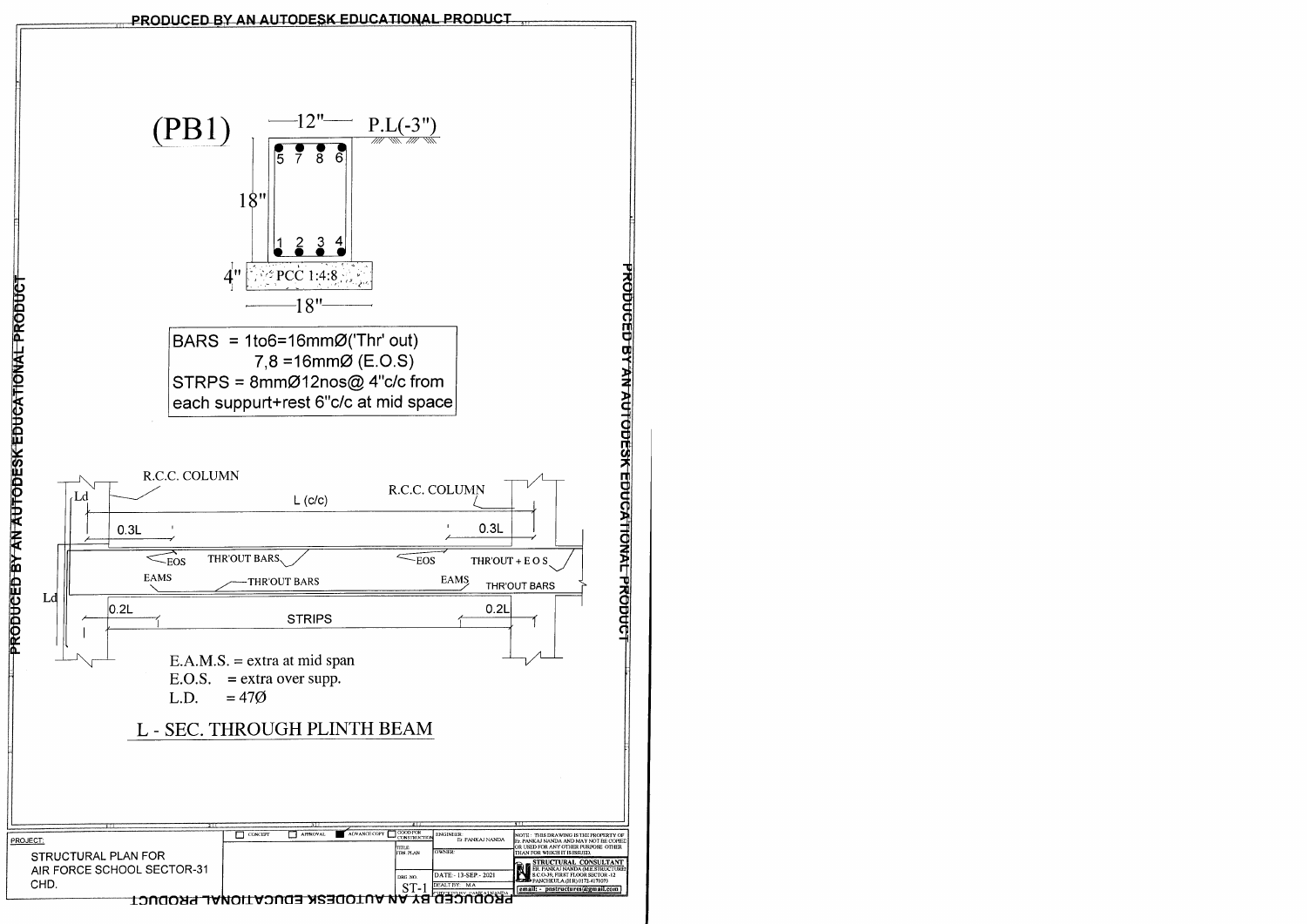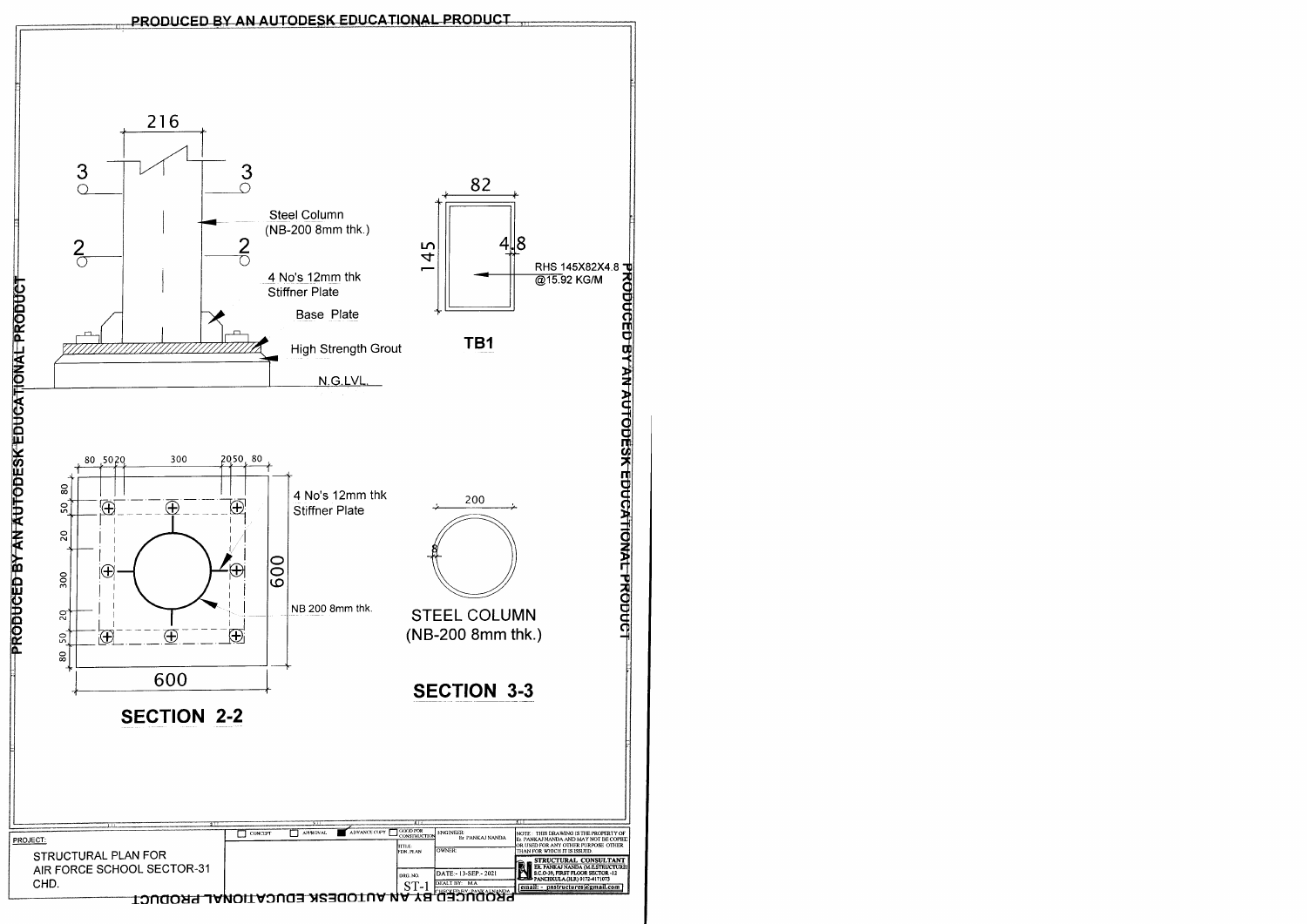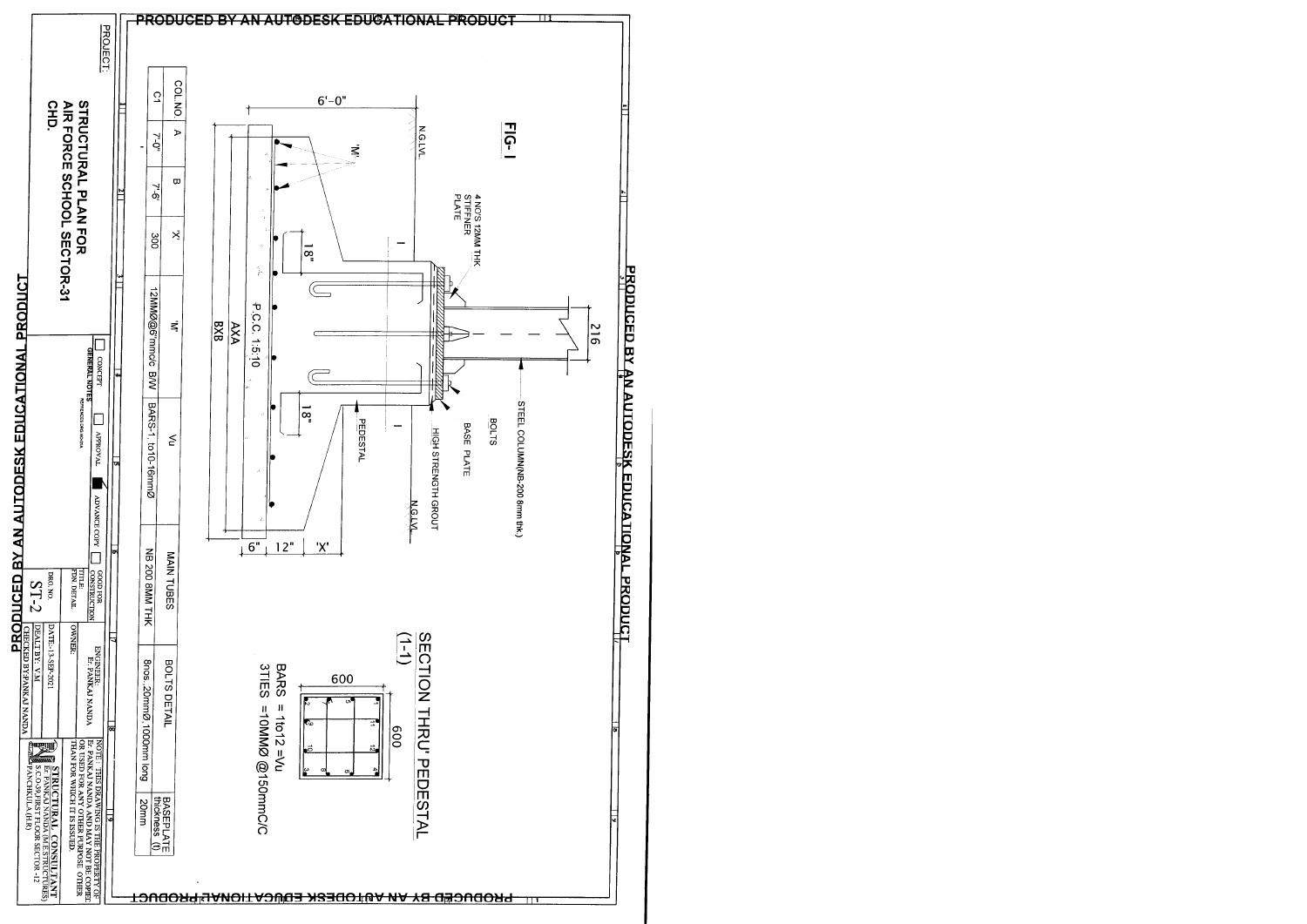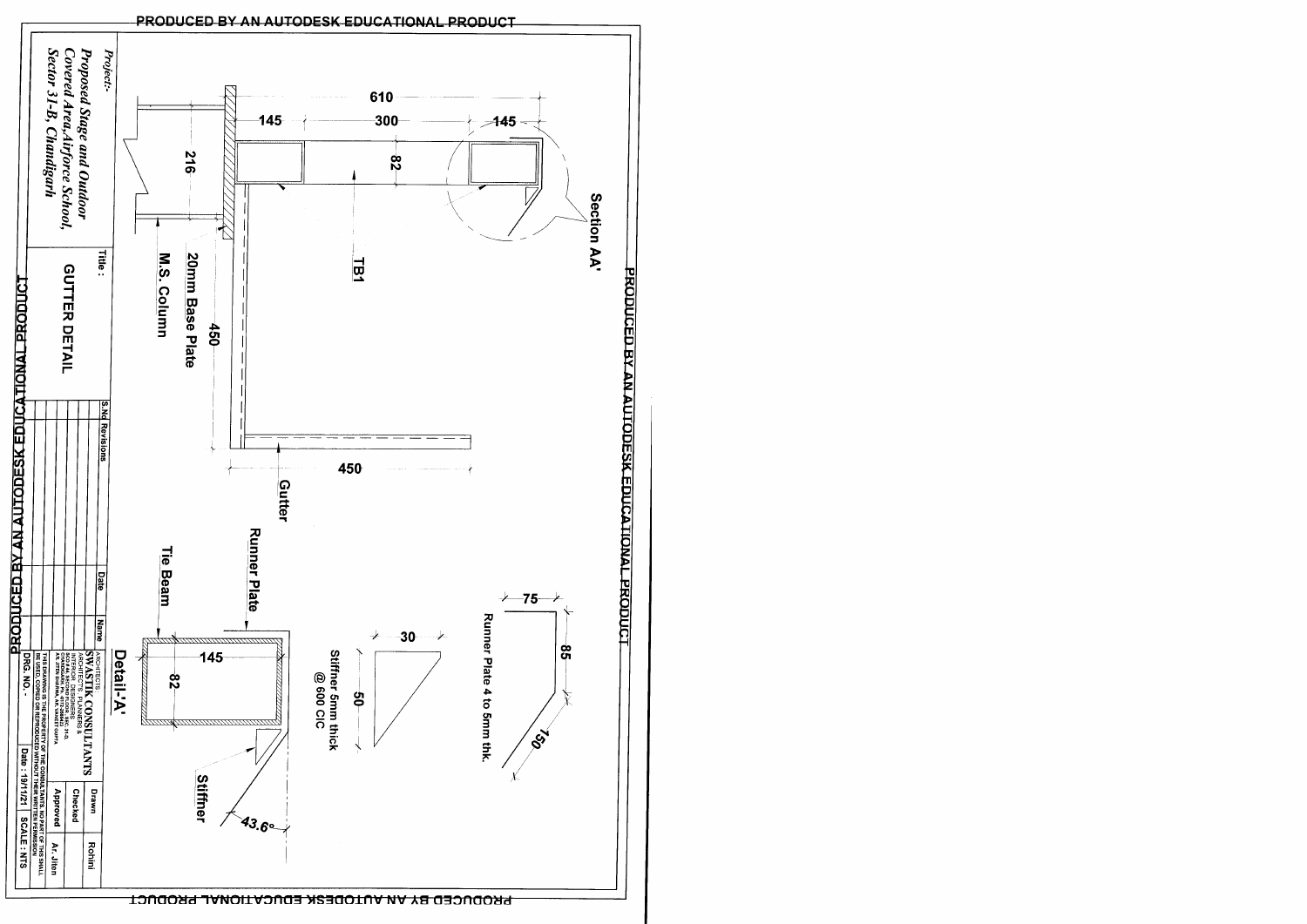